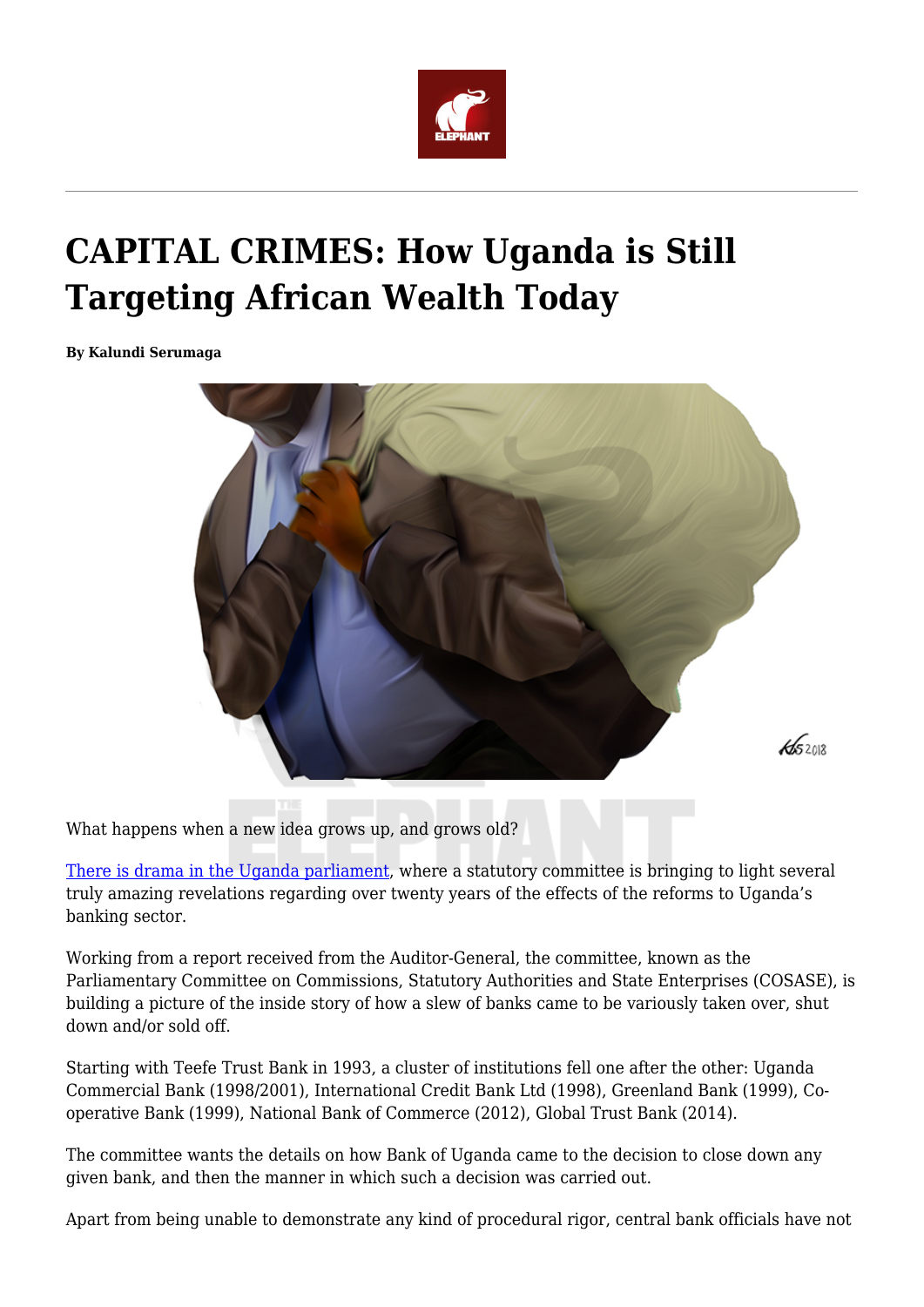been able to show the terms of reference for the acts of dissolution; the full audited accounts of the wound-up banks; [the location of seized bank title deeds](http://radiosapientia.com/news/bou-demanded-to-produce-original-land-titles-for-teefe-bank/) that have never – decades after the closuresbeen disposed of; the inventory of some of the banks' assets; and handover reports. In one case, [it](https://www.monitor.co.ug/News/National/BoU-okayed-firm-use-UK-laws-assets-sale/688334-4863024-tbatef/index.html) [was discovered that they had allowed an appointed liquidator to dispose of a seized banks assets at a](https://www.monitor.co.ug/News/National/BoU-okayed-firm-use-UK-laws-assets-sale/688334-4863024-tbatef/index.html) [93% discount,](https://www.monitor.co.ug/News/National/BoU-okayed-firm-use-UK-laws-assets-sale/688334-4863024-tbatef/index.html) granted them immunity, and fully conceded to the company's demand that their agreement be governable by UK law only.

The committee wants the details on how Bank of Uganda came to the decision to close down any given bank, and then the manner in which such a decision was carried out.

In the face of this flood of damning testimony, one hard-pressed Central Bank functionary found himself blurting out the assertion that there was "no need for an inventory" when winding up one of the institutions.

But what may be missed in this avalanche of details is the fact that the banks concerned all had one common thread: they were either locally owned, owned by Africans from elsewhere on the continent, or were statutorily established to service locally owned commercial activity.

That, actually, is the real story.

The immediate trigger for all this drama has been the 2016 sudden [shut down, sell off and](https://www.bou.or.ug/bou/media/statements/press-release-on-crane-bank.html) [dissolution of Crane Bank](https://www.bou.or.ug/bou/media/statements/press-release-on-crane-bank.html), perhaps until then the jewel in the crown of a business empire owned by the flamboyant Sudhir Ruperelia.

That this probe comes now, has led many to speculate that perhaps the committee is working at the behest of the Crane's erstwhile owners as part of a vendetta against the central bank officials involved in the closure operation. Certainly, Uganda's media –and in particular, the online community- has suddenly become awash with stories that take a strong interest in the operations of Crane Bank's eventual buyer, as well as the character and reputation of the various Central Bank high officials.

Whatever the Attorney General's impetus, his office found itself looking at the entire body of shutdowns undertaken by the central bank, since it was "reset" by the passing of a new Bank of Uganda Act in 1993, to replace the initial 1969 law establishing it.

The audit has become an impromptu review of the entire financial services aspect of Uganda's now twenty-five year old liberalization policy, which was seen as groundbreaking in some quarters, at the time of its inception.

Various shades of opinion will continue to debate the policy, but twenty years down the line, one outcome is clear: there are virtually no banks owned by Ugandan Africans left in the country. Coincidence? Perhaps.

One effect of this had has been to create the impression that "foreign" banks are more "professionally managed" than the home-grown ones. But if that were really the case, then [the](https://www.theguardian.com/business/2008/dec/28/markets-credit-crunch-banking-2008) [West's great crash of 2008](https://www.theguardian.com/business/2008/dec/28/markets-credit-crunch-banking-2008) would simply never have happened. There are enough instances of foreign banks getting caught and being fined in other jurisdictions. In fact some of the foreign banks facing disciplinary action in South Africa and the UK ([over cheating on the inter-bank lending rates](https://www.theguardian.com/business/2016/jul/04/libor-rigging-scandal-three-former-barclays-traders-found-guilty)) are banks that also have representation in Uganda. Why would banks choose to behave well only in Uganda, and then decide to misbehave elsewhere?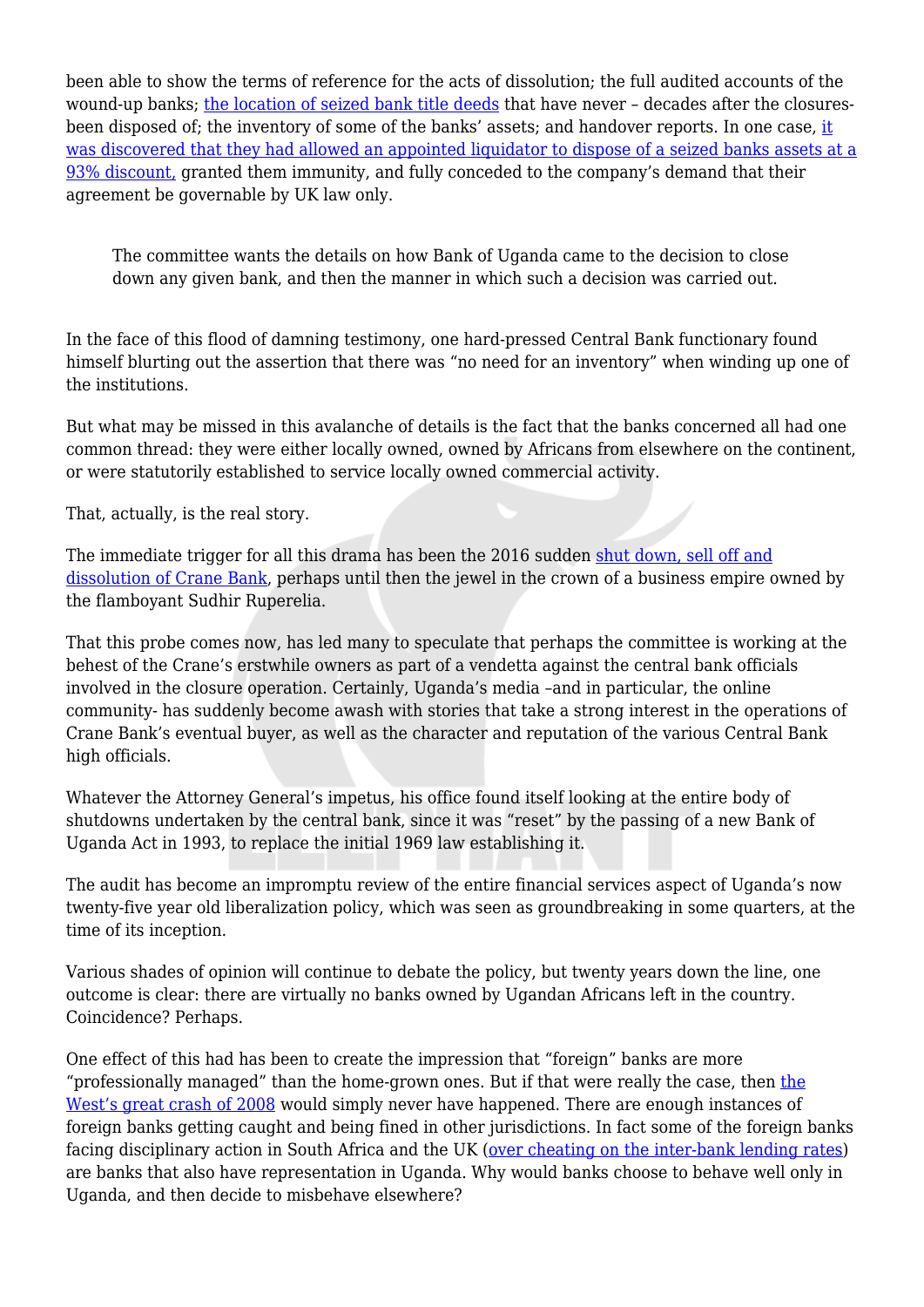One effect of this had has been to create the impression that "foreign" banks are more "professionally managed" than the home-grown ones. But if that were really the case, then the West's great crash of 2008 would simply never have happened.

There will always be the temptation for some level of "cheating" among banks. After all, it is a business about using money to make a lot more money. This is rarely a saintly pursuit. For example ABSA of South Africa (which used to be Bankcorp, and then was bought by Barclays who then took on the name) was discovered to have received [an unexplained payout](https://www.ft.com/content/0a432ed6-d9af-11e6-944b-e7eb37a6aa8e) of about \$166 million from the then apartheid government. They are still refusing to pay it back, even after the South Africa Ombudsman said they should.

This is not to suggest that all African Ugandan operators were innocent of any form of malpractice or incompetence. However, the authorities have always had various options at their disposal for dealing with this. The most common is for the regulatory authorities to impose heavy fines, remove errant directors, and in some cases also pump cash into the ailing culprit.

Like the ["sin bin" concept](https://en.wikipedia.org/wiki/Penalty_box) in rugby, another equally rough and tumble activity, the object is to accommodate the energy of the game, while allowing it to proceed as safely as is manageable, not to kill off its spirit.

What the Uganda banking authorities can be accused of doing is to have decided to target only one category of player, and then have only one "remedy": permanently eject them not just from the game, but all future tournaments, and also confiscate their equipment.

This is like a police traffic operation in which only one brand of car gets stopped and examined. Naturally, some offenders will be found. What then happens is that the driver is fined, the car's number plates are removed, the passengers thrown out, the driver jailed, and the vehicle itself seized.

But this is by no means the focus, or stated interest of the parliamentary committee, but perhaps it should be.

It may offer a different perspective from which to understand what is now going on at the Uganda parliament. Beyond the forensics, what was the intent?

Perhaps the real purpose of the 1990s reforms to the banking system was to bolster the central bank's capacity to get native capital out of the market and prevent the emergence of an autonomous business class.

If that were to be the case, it would come as no surprise to any student of Uganda's real history: there is a precedent for this. In fact, it is a very old story.

Perhaps the real purpose of the 1990s reforms to the banking system was to bolster the central bank's capacity to get native capital out of the market and prevent the emergence of an autonomous business class. If that were to be the case, it would come as no surprise to any student of Uganda's real history.

In the book: The Social Origins of Violence in Uganda, historians [Kasozi, Nakanyike, and Sejjengo](https://www.amazon.com/gp/search?index=books&linkCode=qs&keywords=9780773512184) list a whole body of measures aimed at preventing the emergence of such a class: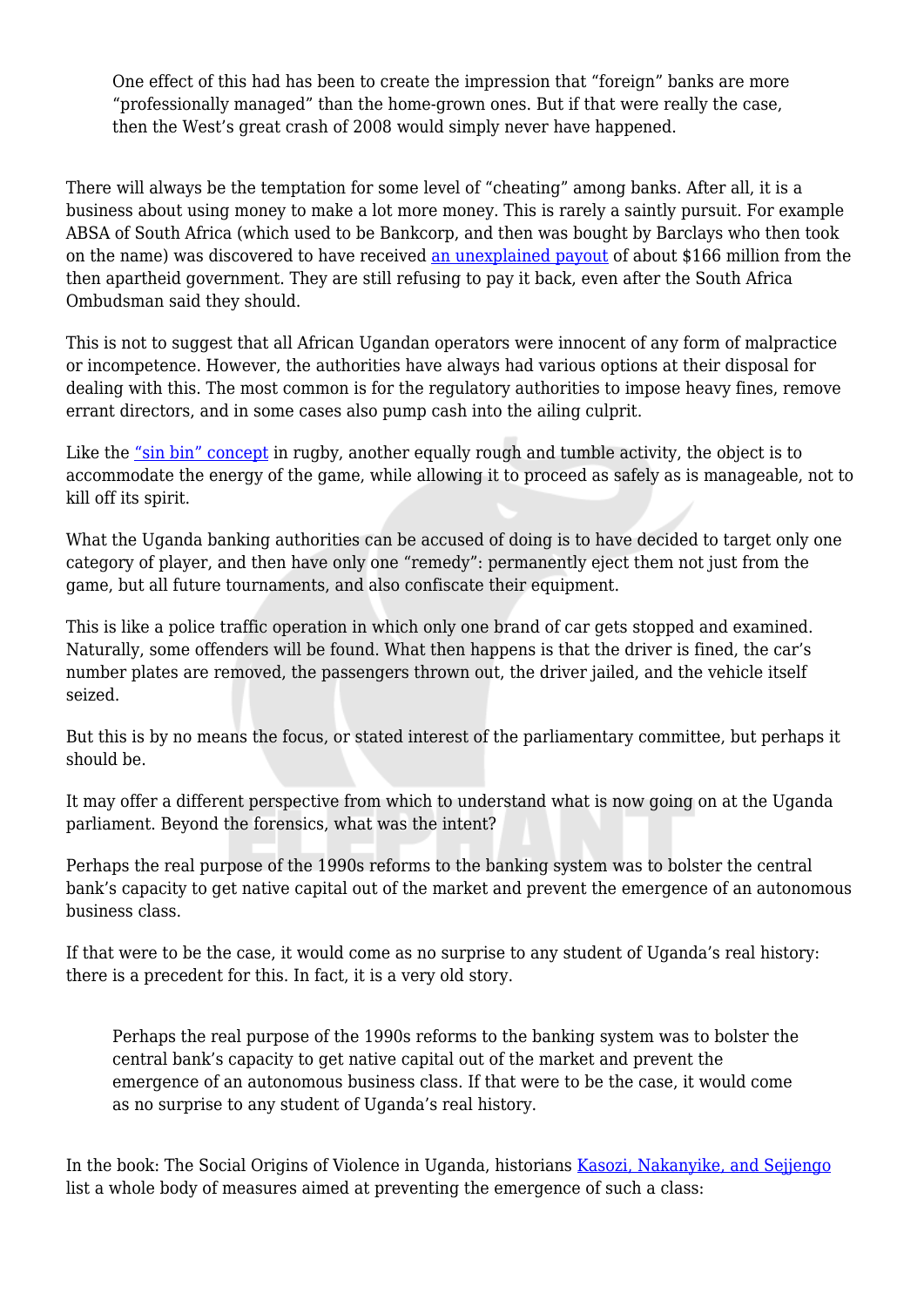*"As early as the 1890s the colonial state began excluding Africans from the processing and marketing stages of production- the most lucrative in the colony's commodity-based economy. Kabaka Mwanga tried to buy a saw-mill but was prevented by the authorities from doing so. In 1909, Governor Bell ordered the destruction of hand-gins, which handled some thirty-five per cent of cotton produced in the colony…. In 1913, Kina Kulya Growers' Society of Ssingo Farmers was discouraged from marketing its own cotton. The Cotton Rules of 1918 restricted middlemen from operating within five miles of a ginnery, all of which were owned by foreigners. The Buganda Growers' Association tried to market its own cotton in 1923 but was discouraged by the government. Four years later, Sepiriya Kaddumukasa tried to erect a ginnery on his own land but was refused a licence. In 1920 the Buganda Cotton Company was prevented from ginning and marketing its own cotton. In 1932, when the Uganda Cotton Society tried to obtain high prices by ginning and marketing its own cotton and "eliminating the Indian middleman,' it was not allowed to do so. In the same year, the Native Marketing Ordinance (Coffee) curtailed the buying activities of African businessmen."*

The purpose of the colonial economy was to privilege British originated commerce over the local indigenous economy. Britain's Chillington Tool Company alone, for example, all but wiped out indigenous ironworking by the 1940s, by dumping large amounts of cheap, mass-produced hoes on the Uganda market.

in Uganda, Western economic policy faced two obstacles to its aim of preventing–or at least endlessly delaying- the aggregation of African capital.

First was that the politics of the colonial conquest of Buganda meant the British had to concede vast tracts of land to primarily the Anglican African warlords that helped them overthrow the two resisting Kings, Kabalega and Mwanga. What is more, they had to concede laws restricting ownership of such land to black Africans only. Buganda, and Tonga were thus the only two colonial territories in the entire jurisdiction of the British Empire, in which native land claims were legally upheld, after a fashion, in the new order. As Africans entered commerce (or tried to) these land holdings began to come into play as collateral for loans.

The purpose of the colonial economy was to privilege British originated commerce over the local indigenous economy. Britain's Chillington Tool Company alone, for example, all but wiped out indigenous ironworking by the 1940s, by dumping large amounts of cheap, mass-produced hoes on the Uganda market.

The second was the raft of "nationalist" measures put in place as an expression of the Independence movement. For example, an African Trade and Development Fund (ATDF) had been established in the late colonial period to provide a form of "affirmative action" for all those earlier generations of deliberately disadvantaged Africans. Even without privately-owned African banks, the state had established the Uganda Commercial Bank, envisioned as a cheap reliable lender to commercial African farmers, as well as enabling the co-op movement –battling on from the 1920s- to establish its own bank.

Prior to that, Kasozi tells us:

*"The banking system was controlled by British- and India- based banks…. They did not lend to many Africans, although they operated on an accumulation of African peasant savings, which was lent to foreign businessmen to further exploit national resources. In 1949 [anti-colonial leader] Musaazi called for the use of peasant [savings] to create an agricultural bank. It was not*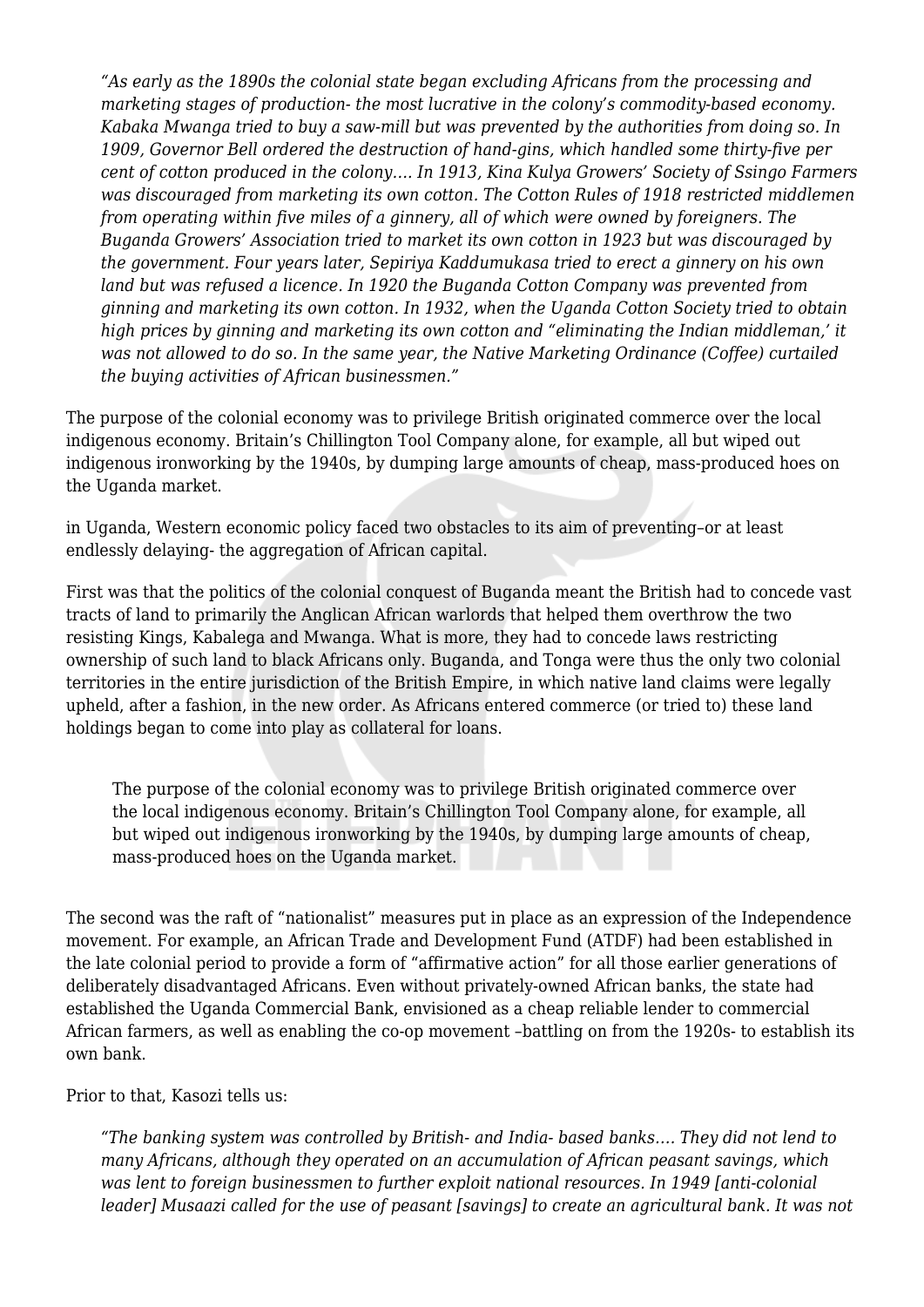*until later that such a bank, the Uganda Credit and Savings bank, was floated. By that time Africans had been left so far behind in business expertise that they could not compete with Indo-Pakistanis and Europeans. Africans could not participate in the lucrative wholesale trade because the colonial government issued wholesale licenses only to traders with permanent buildings of stone and concrete: very few Africans had such buildings."*

The Uganda Credit and Savings bank is what became the Uganda Commercial Bank. At its peak, it [operated](https://en.wikipedia.org/wiki/Uganda_Commercial_Bank) well over half of all bank branches in the country and held 50% of all commercial bank deposits. The South African Standard Bank would be the one to buy it in the great 1990s sell-off now being picked apart in parliament. Standard went on to buy Grindlays Bank, which had been partnationalised in the 1960s, and merged it with its new concern.

The evidence from parliament suggests that some looting and asset-stripping has taken place. Even if that were true, I do not think it would have been the real goal. The assertion bears repeating: the purpose was to drive native African capital out of the banking sector and to do so in such a way that it would find it hard to regroup and try and make another entry.

The story goes further back still: a less-formally recorded narrative exists of how it was common practice under colonial education, to deny opportunities for advancement to pupils coming from the more well-off families, often associated with the aristocracy. The method was to shunt them into courses aimed at closing off their possible qualification to tertiary education. At the same time, such opportunities were left open to African pupils of other backgrounds.

A few such children of the better-off therefore gained their higher education at the own parents' expense where affordable, after leaving the formal colonial system, and studying abroad.

The purpose added to the earlier one of preventing or delaying the aggregation of native capital for as long as possible. The idea seemed to be to prevent also the possibility of the owners of any such aggregated capital gaining personal access to new knowledge and skills.

This also explains the Western (read British) hostility to the post-Amin Uganda National Liberation Front (UNLF) coalition government whose economic protectionist policies were aimed at boosting local manufacturing capacity. The open British support to the military junta that overthrew the coalition government in May 1980, and the Milton Obote regime it helped back into power, brought that aspiration to an end.

The more recent, two-decade [legislative siege of original African land holdings](https://www.theeastafrican.co.ke/oped/comment/434750-653782-ibhnhj/index.html) that prevents them from using their holdings to raise capital, is an additional measure towards this goal.

The World Bank was certainly most enthusiastic about the new Bank of Uganda legislation. On the  $14<sup>th</sup>$  May 1993, the very same day the Act passed into law, a team from the World Bank landed at Entebbe airport and were driven straight into a meeting with the then bank governor. There have been World Bank associated technocrats based in the Bank of Uganda building ever since.

Although owned by a Ugandan citizen, it cannot be said that this was the reason Crane Bank was also closed. [Evidence used by Bank of Uganda to shut it down](https://www.newvision.co.ug/new_vision/news/1481579/crane-bank-mutebile) suggests it was more of a conduit for money laundering, leaving a large hole in the new banking system, and threatening its stability. The World Bank would not have liked this. Besides, the bank's own attitude towards domestic capitalists was far from friendly.

The former Crane Bank headquarters building was on Kampala's high street, next to a parking lot that was created for it over twenty years ago. That space used to be occupied by a set of modest